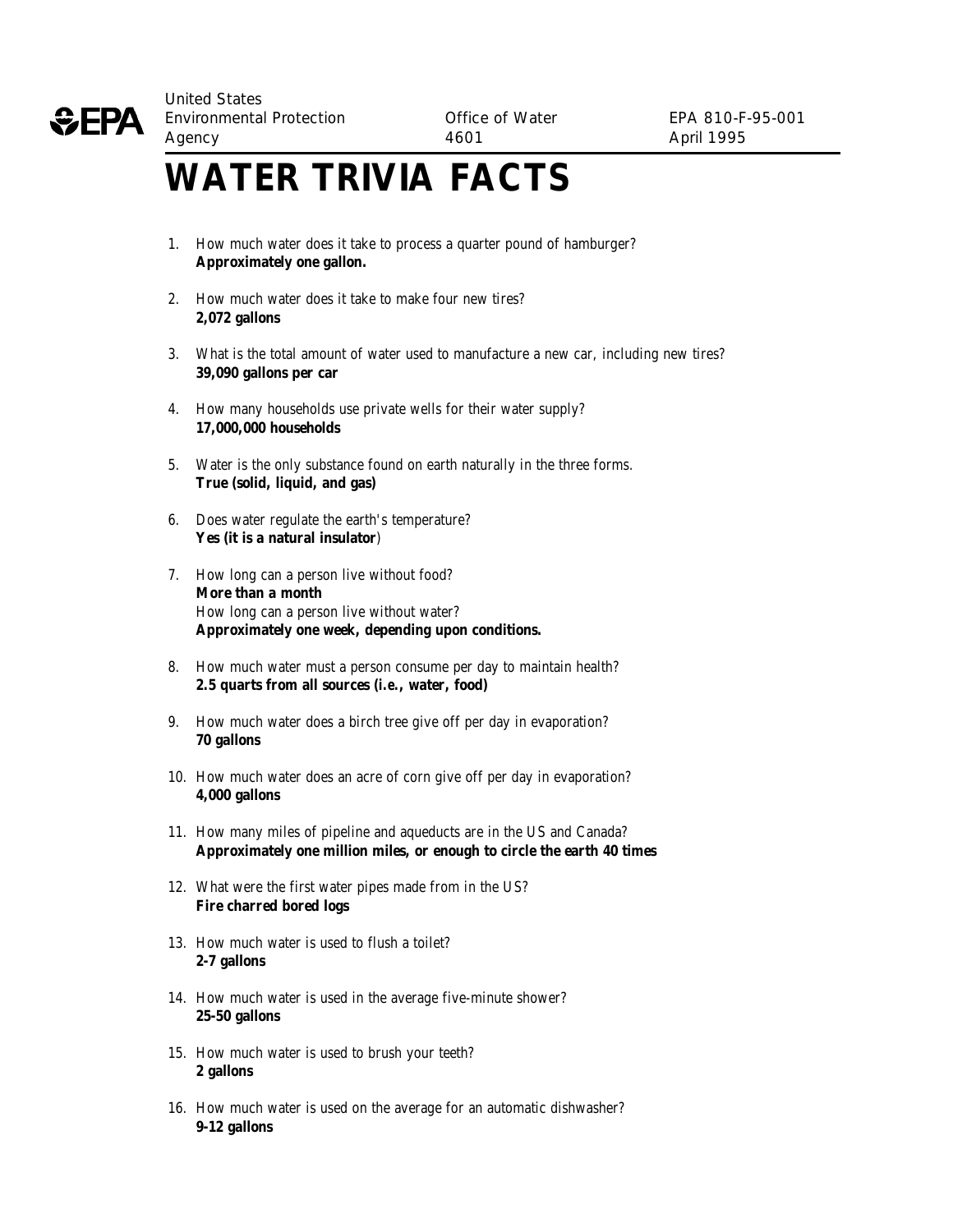- 17. On the average, how much water is used to hand wash dishes? **20 gallons**
- 18. How many community public water systems are there in the United States? **56,000**
- 19. How much water do these utilities process daily? **34 billion gallons**
- 20. Of the nation's community water supplies, how many are investor-owned? **32,500**
- 21. How much water does the average residence use during a year? **107,000 gallons**
- 22. How much water does an individual use daily? **50 gallons**
- 23. What does a person pay for water on a daily basis? **National average is 25 cents**
- 24. How much of the earth's surface is water? **80%**
- 25. Of all the earth's water, how much is ocean or seas? **97%**
- 26. How much of the world's water is frozen and therefore unusable? **2%**
- 27. How much of the earth's water is suitable for drinking water? **1%**
- 28. Is it possible for me to drink water that was part of the dinosaur era? **Yes**
- 29. If all community water systems had to be replaced, what would it cost? **In excess of \$175 billion**
- 30. What does it cost to operate the water systems throughout the country annually? **Over \$3.5 billion**
- 31. How much does one gallon of water weigh? **8.34 pounds**
- 32. How many gallons of water would it take to cover one square mile with one foot of water? **219 million gallons**
- 33. How much water is in one cubic foot? **7.48 gallons**
- 34. How many gallons of water do you get per acre, when it rains one inch? **27,000 gallons per acre**
- 35. At what temperature does water freeze? **32 degrees F, 0 degrees C**